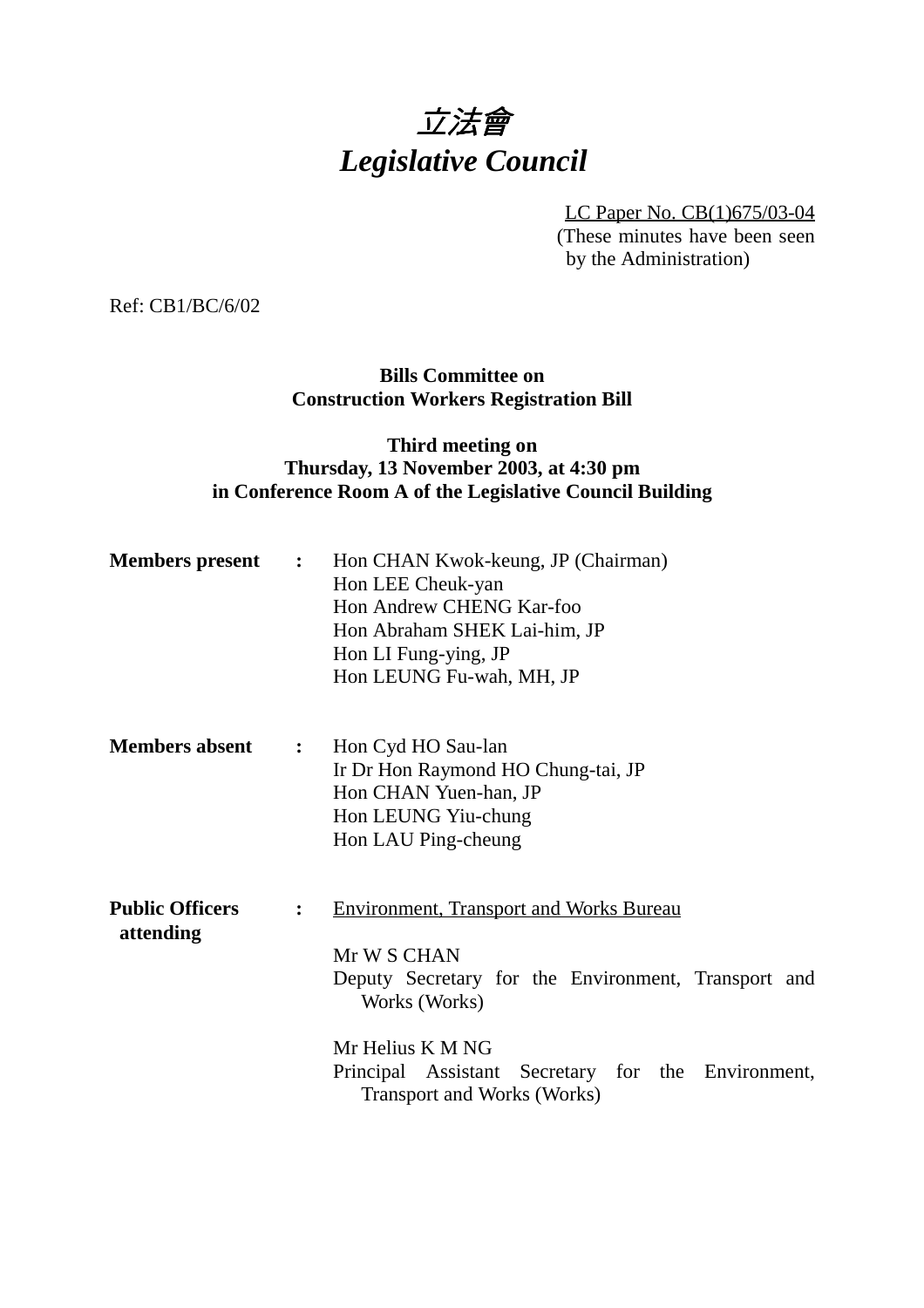|                              | <b>Department of Justice</b>                                                                                                                                                                    |  |
|------------------------------|-------------------------------------------------------------------------------------------------------------------------------------------------------------------------------------------------|--|
|                              | Miss Selina LAU<br><b>Government Counsel</b>                                                                                                                                                    |  |
| <b>Clerk in attendance :</b> | Mr Andy LAU<br>Chief Assistant Secretary (1)2                                                                                                                                                   |  |
| <b>Staff in attendance</b>   | Miss Monna LAI<br><b>Assistant Legal Adviser 7</b>                                                                                                                                              |  |
|                              | Ms Alice AU<br>Senior Assistant Secretary (1)5                                                                                                                                                  |  |
|                              |                                                                                                                                                                                                 |  |
| $\mathbf I$                  | Confirmation of minutes of meeting and matters arising<br>(LC Paper No. CB(1)168/03-04 - Minutes of meeting held on 24 June<br>2003)                                                            |  |
|                              | The minutes of second meeting held on 24 June 2003 were confirmed.                                                                                                                              |  |
| $\mathbf{I}$                 | <b>Meeting with the Administration</b><br>(LC Paper No. CB $(1)$ 1996/02-03 $(05)$ -<br>The Administration's response to<br>comments raised by the Bills<br>Committee at the first meeting on 2 |  |
|                              | June 2003;<br>LC Paper No. $CB(1)2294/02-03(01)$ -<br>The Administration's response to<br>comments raised by the Bills<br>Committee at the second meeting                                       |  |
|                              | on 24 June 2003;<br>LC Paper No. CB(1)2294/02-03(02) -<br>The Administration's response to                                                                                                      |  |

- comments raised by deputations at the second meeting on 24 June 2003; and
- LC Paper No. CB(1)184/03-04(01) Information paper provided by the Administration on 21 October 2003 setting out the discussions and the latest stands of the workers unions and the trade associations on the proposed qualifying period for senior workers to seek exemption from trade tests and be registered as "skilled workers")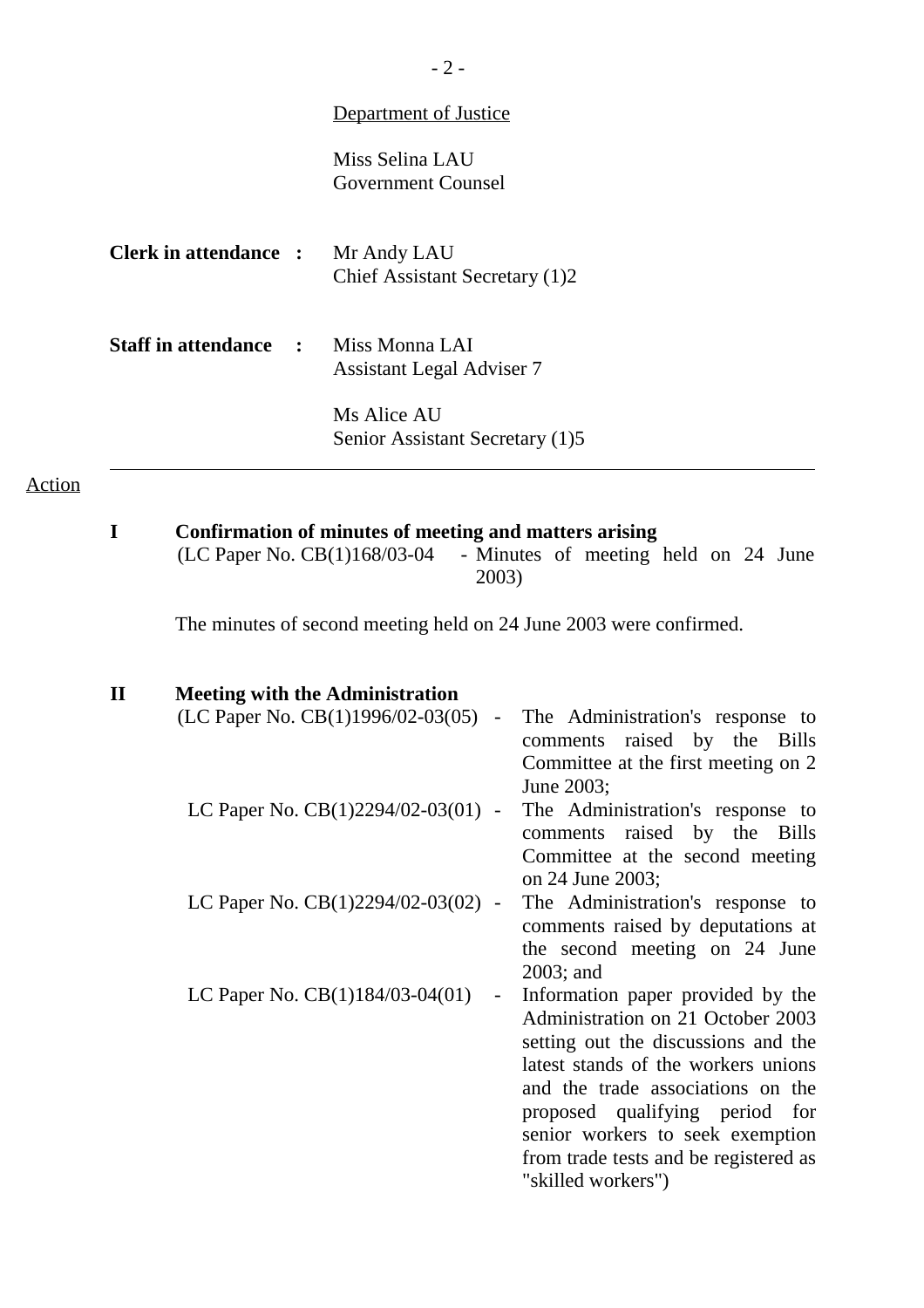Action

- 2. The Bills Committee deliberated (Index of proceedings attached at **Annex A**).
- 3. The Administration was requested to take follow-up actions on the following:
	- (a) Regarding the Administration's proposal to delete specific reference to the names of workers unions and trade associations in relevant provisions on the composition of the Qualifications Committee, Review Committee and Appeal Board panel (i.e. point (e) in LC Paper No. CB(1)1996/02-03(05)), members generally considered the approach acceptable. However, the Administration should consider further refining the drafting to the effect that members appointed to these committees and panel were representatives of major workers unions and trade associations of the construction industry.
	- (b) Regarding the qualifying period for senior workers to seek exemption from trade tests and be registered as "skilled workers", members noted from LC Paper No. CB(1)184/03-04 that a new proposal on the qualifying period, i.e. eight years, had been discussed. While a consensus view had yet to be reached, the Administration should conduct another round of discussions with all the stakeholders of the construction industry with a view to narrowing down their differences on the exemption requirement.

4. Members agreed that the Bills Committee would hold its next meeting when the Administration was ready to revert on the outcome of such discussions. Having resolved this key issue, the Bills Committee would proceed to clause-by-clause examination of the Bill.

## **III Any other business**

5. There being no other business, the meeting ended at 5:35 pm.

Council Business Division 1 Legislative Council Secretariat 30 December 2003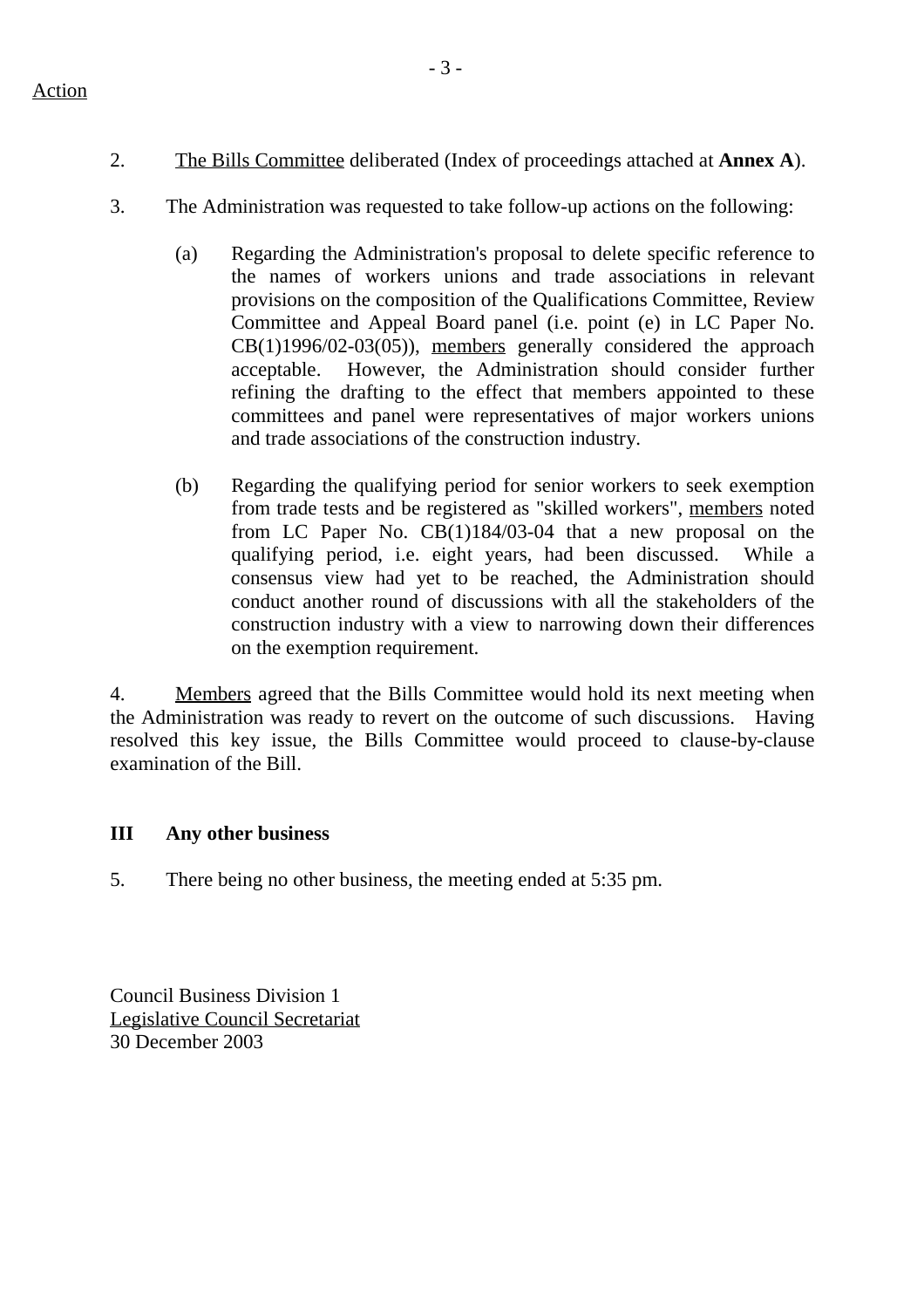#### **Proceedings of third meeting of the Bills Committee on Construction Workers Registration Bill on Thursday, 13 November 2003, at 4:30 pm in Conference Room A of the Legislative Council Building**

| <b>Time</b><br>marker                                                  | <b>Speaker</b>                                   | Subject(s)                                                                                                                                                                                                                                                                                                                                                                                                                                                                                                                                                                                                                                                                                                              | <b>Action</b><br>required |  |  |  |  |  |
|------------------------------------------------------------------------|--------------------------------------------------|-------------------------------------------------------------------------------------------------------------------------------------------------------------------------------------------------------------------------------------------------------------------------------------------------------------------------------------------------------------------------------------------------------------------------------------------------------------------------------------------------------------------------------------------------------------------------------------------------------------------------------------------------------------------------------------------------------------------------|---------------------------|--|--|--|--|--|
| Agenda Item I – Confirmation of minutes of meeting and matters arising |                                                  |                                                                                                                                                                                                                                                                                                                                                                                                                                                                                                                                                                                                                                                                                                                         |                           |  |  |  |  |  |
| $000000 - 000109$                                                      | Chairman                                         | - Confirmation of minutes of the<br>meeting held on 24 June 2003 [LC<br>Paper No. CB(1)168/03-04]                                                                                                                                                                                                                                                                                                                                                                                                                                                                                                                                                                                                                       |                           |  |  |  |  |  |
|                                                                        | Agenda Item II - Meeting with the Administration |                                                                                                                                                                                                                                                                                                                                                                                                                                                                                                                                                                                                                                                                                                                         |                           |  |  |  |  |  |
| 000110-001125                                                          | Chairman<br>Admin                                | - Admin's response to matters raised<br>at previous meetings [LC Paper<br>Nos.<br>$CB(1)1996/02-03(05),$<br>$CB(1)2294/02-03(01)$ and (02),<br>and $CB(1)184/03-04(01)$                                                                                                                                                                                                                                                                                                                                                                                                                                                                                                                                                 |                           |  |  |  |  |  |
| 001126-001708                                                          | Mr Abraham SHEK<br>Admin<br>Chairman             | - Latest stances of trade associations<br>and workers unions on the new 8-<br>year proposal as the qualifying<br>period for senior workers to seek<br>exemption from trade tests and be<br>registered as "skilled workers"<br>- Ways to take the discussion<br>forward so as to bring about the<br>early establishment<br>of<br>the<br>construction workers registration<br>system to the benefit of the<br>construction industry as well as the<br>community as a whole<br>- Justification for adopting a more<br>stringent exemption requirement in<br>the Bill as compared with the 6-<br>year requirement for exemption<br>from registration as electrical<br>workers under the Electricity<br>Ordinance (Cap. 406) |                           |  |  |  |  |  |
| 001709-002903                                                          | Ms LI Fung-ying<br>Admin                         | - Request for Admin to further<br>refine the drafting of the relevant<br>provisions<br>the<br>effect<br>to<br>that<br>appointed<br>members<br>the<br>to<br>Qualifications Committee, Review<br>Committee and Appeal Board<br>panel were "representatives of<br>workers unions of the construction<br>industry"<br>- Different exemption requirements<br>for different designated trades to<br>reflect the existing level of skills<br>required for "skilled workers"<br>- Stance of the trade associations on<br>the new 8-year proposal                                                                                                                                                                                | Admin to consider         |  |  |  |  |  |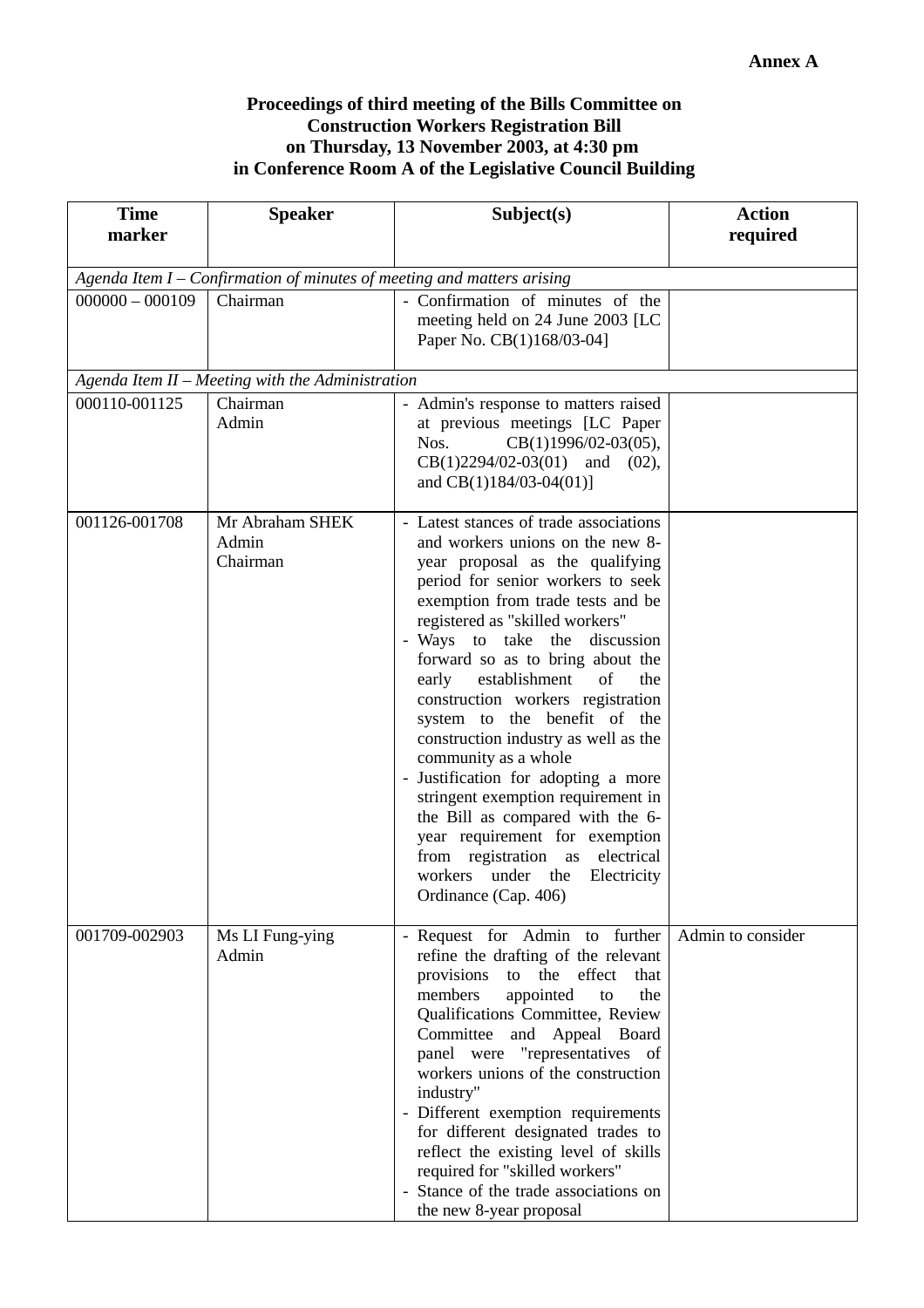| <b>Time</b><br>marker | <b>Speaker</b>                       | Subject(s)                                                                                                                                                                                                                                                                                                                                                                                                                                                                                                                                                                                                                                          | <b>Action</b><br>required |
|-----------------------|--------------------------------------|-----------------------------------------------------------------------------------------------------------------------------------------------------------------------------------------------------------------------------------------------------------------------------------------------------------------------------------------------------------------------------------------------------------------------------------------------------------------------------------------------------------------------------------------------------------------------------------------------------------------------------------------------------|---------------------------|
|                       |                                      | - Support for Admin to hold further<br>discussions with all stakeholders so<br>as to bring about the proposed<br>registration system                                                                                                                                                                                                                                                                                                                                                                                                                                                                                                                |                           |
| 002904-003212         | Mr LEUNG Fu-wah<br>Admin             | - Stance of the trade associations on<br>the new 8-year proposal<br>- Support for Admin to hold further<br>discussions with all stakeholders<br>on the new 8-year proposal to<br>ensure implementation of the<br>proposed registration system                                                                                                                                                                                                                                                                                                                                                                                                       |                           |
| 003213-003356         | Mr Abraham SHEK<br>Admin<br>Chairman | - Admin's stance on the new 8-year<br>proposal                                                                                                                                                                                                                                                                                                                                                                                                                                                                                                                                                                                                      |                           |
| 003357-004710         | Ms LI Fung-ying<br>Admin             | - Declaration of interest as the<br>Chairman of The Federation of<br>Hong Kong and Kowloon Labour<br>Unions with association to the<br>Federation<br>of<br>Hong<br>Kong<br>Electrical & Mechanical Industries<br>Trade Unions named in clause 12<br>of the Bill on "Qualifications<br>Committee"<br>- Need to refine drafting of the<br>relevant provisions in relation to<br>composition<br>of<br>the<br>the<br>Qualifications Committee, Review<br>Committee and Appeal Board<br>panel                                                                                                                                                            |                           |
| 004711-005407         | Chairman<br>Ms LI Fung-ying<br>Admin | - Alternative proposals put forward<br>members<br>by<br>on<br>exemption<br>requirement:<br>(a) adoption of a 6-year qualifying<br>period subject to the passing of<br>sample<br>trade<br>tests<br>by<br>representatives<br>of<br>existing<br>senior workers in respective<br>designated trades<br>and the<br>agreement<br>of<br>trade<br>associations; or<br>(b) exemption<br>granted<br>to<br>construction<br>workers<br>concerned upon production of<br>certification<br>from<br>their<br>employers that they were being<br>remunerated<br>"skilled<br>as<br>workers"<br>- Admin's stance on the exemption<br>requirement taking into account the |                           |